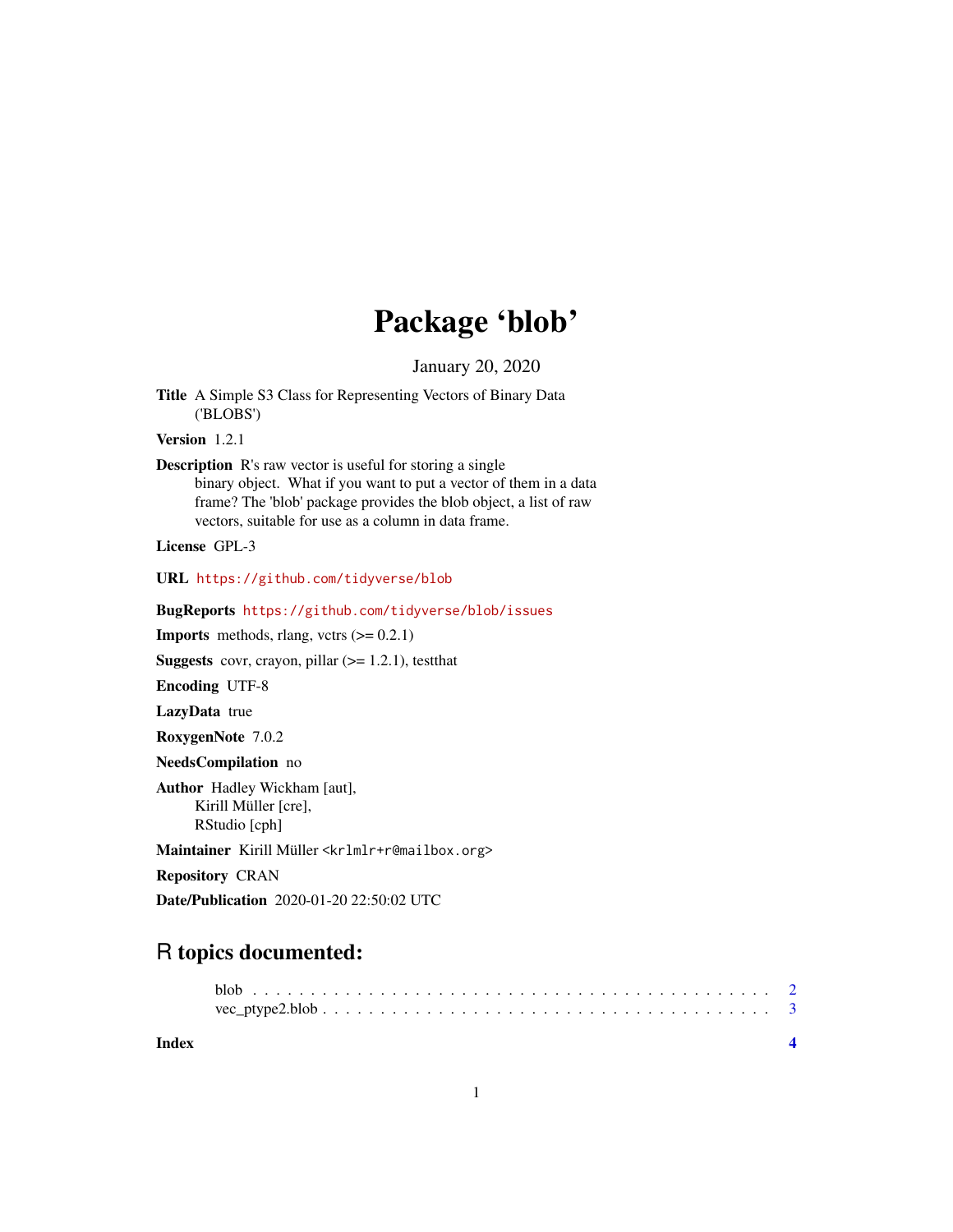#### <span id="page-1-0"></span>Description

new\_blob() is a low-level constructor that takes a list of raw vectors. blob() constructs a blob from individual raw vectors. as\_blob() and is\_blob() are simple forwarders to [vctrs::vec\\_cast\(\)](#page-0-0) and [inherits\(\)](#page-0-0), respectively.

#### Usage

```
blob(...)new\_blob(x = list())validate_blob(x)
as_blob(x)
is_blob(x)
```
#### Arguments

| $\cdots$ | Individual raw vectors                           |
|----------|--------------------------------------------------|
|          | A list of raw vectors, or other object to coerce |

#### See Also

[as.blob\(\)](#page-0-0) for the legacy interface for specifying casts.

#### Examples

```
x1 <- charToRaw("Good morning")
x2 <- as.raw(c(0x48, 0x65, 0x6c, 0x6c, 0x6f))
new_blob(list(x1, x2))
blob(x1, x2)as.blob(c("Good morning", "Good evening"))
```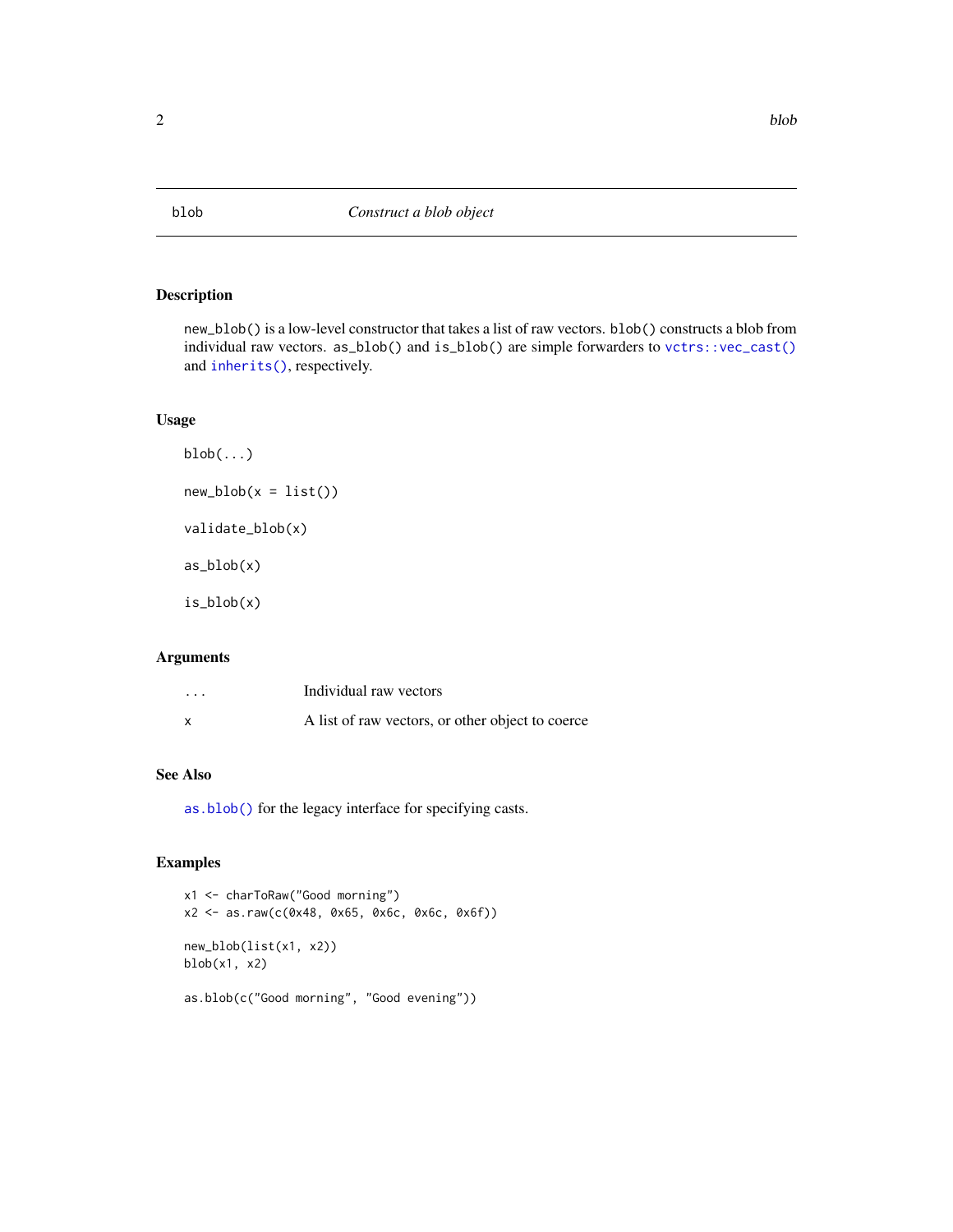<span id="page-2-0"></span>vec\_ptype2.blob *Coercion*

#### Description

Double dispatch methods to support [vctrs::vec\\_ptype2\(\)](#page-0-0).

#### Usage

```
## S3 method for class 'blob'
vec_ptype2(x, y, ..., x_{\text{arg}} = "", y_{\text{arg}} = "")
```
#### Arguments

| x       | Vector types.                                                                                                                                                          |
|---------|------------------------------------------------------------------------------------------------------------------------------------------------------------------------|
| y       | Vector types.                                                                                                                                                          |
| $\cdot$ | These dots are for future extensions and must be empty.                                                                                                                |
| x_arg   | Argument names for $x$ and $y$ . These are used in error messages to inform the user<br>about the locations of incompatible types (see $stop\_incompatible\_type()$ ). |
| y_arg   | Argument names for x and y. These are used in error messages to inform the user<br>about the locations of incompatible types (see stop_incompatible_type()).           |